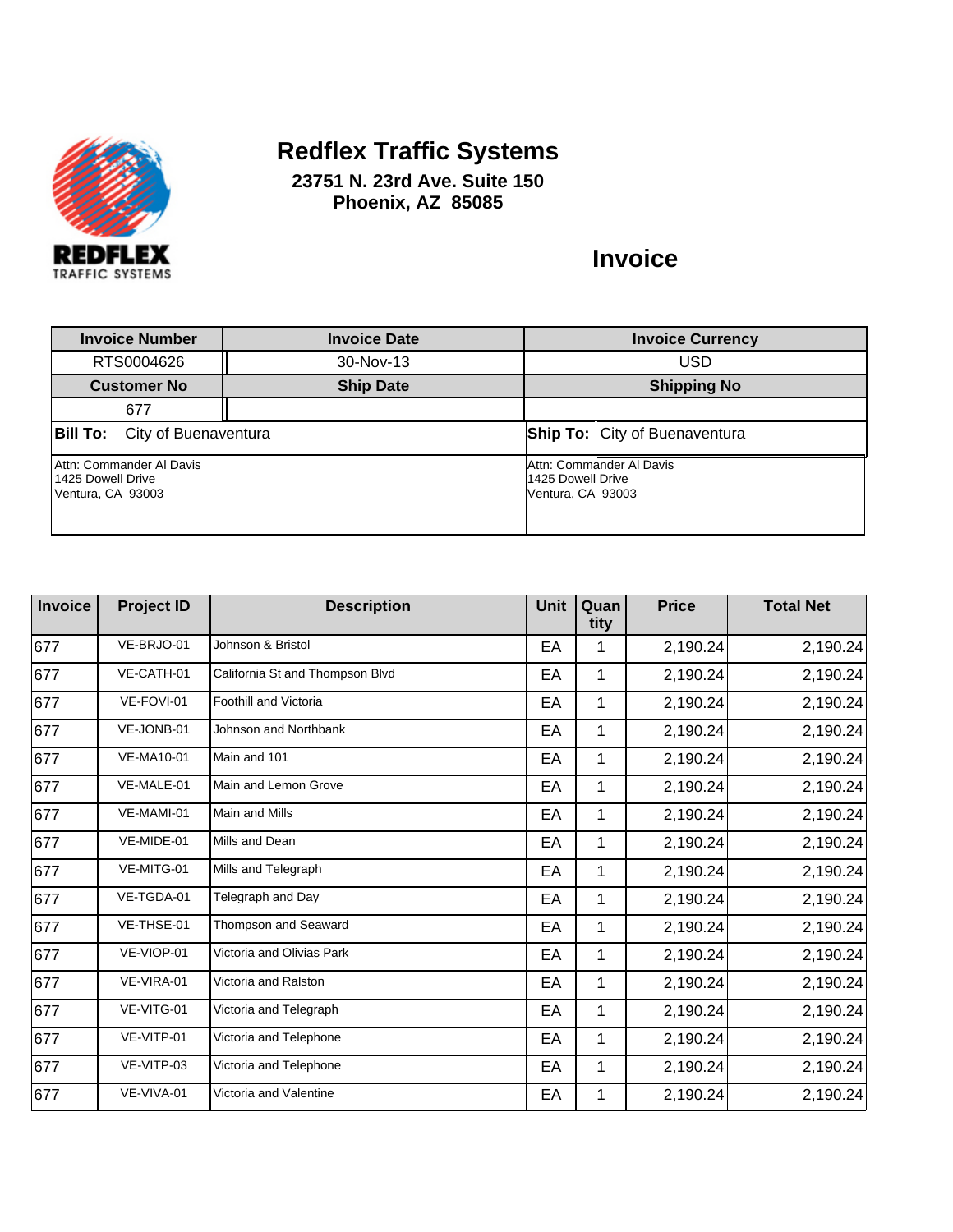

**23751 N. 23rd Ave. Suite 150 Phoenix, AZ 85085**

|                                      |                                                                    | <b>Invoice Number</b> |                   | <b>Invoice Date</b>                                                       |  | <b>Invoice Currency</b> |   |          |  |           |
|--------------------------------------|--------------------------------------------------------------------|-----------------------|-------------------|---------------------------------------------------------------------------|--|-------------------------|---|----------|--|-----------|
|                                      |                                                                    | RTS0004626            |                   | 30-Nov-13                                                                 |  | <b>USD</b>              |   |          |  |           |
|                                      |                                                                    | <b>Customer No</b>    |                   | <b>Ship Date</b>                                                          |  | <b>Shipping No</b>      |   |          |  |           |
|                                      |                                                                    | 677                   |                   |                                                                           |  |                         |   |          |  |           |
| <b>Bill To:</b> City of Buenaventura |                                                                    |                       |                   | <b>Ship To:</b> City of Buenaventura                                      |  |                         |   |          |  |           |
|                                      | Attn: Commander Al Davis<br>1425 Dowell Drive<br>Ventura, CA 93003 |                       |                   | Attn: Commander Al Davis<br><b>1425 Dowell Drive</b><br>Ventura, CA 93003 |  |                         |   |          |  |           |
| 677                                  |                                                                    | VE-VIMO-01            | Victoria and Moon |                                                                           |  | EA                      | 1 | 2,190.24 |  | 2,190.24  |
|                                      |                                                                    |                       | Sub total         |                                                                           |  |                         |   |          |  | 39,424.32 |
|                                      |                                                                    |                       | Total             |                                                                           |  |                         |   |          |  | 39,424.32 |

| Terms:                         | Net 30 days |
|--------------------------------|-------------|
| <b>Invoice Total:</b>          | 39,424.32   |
| <b>Please Pay this Amount:</b> | 39,424.32   |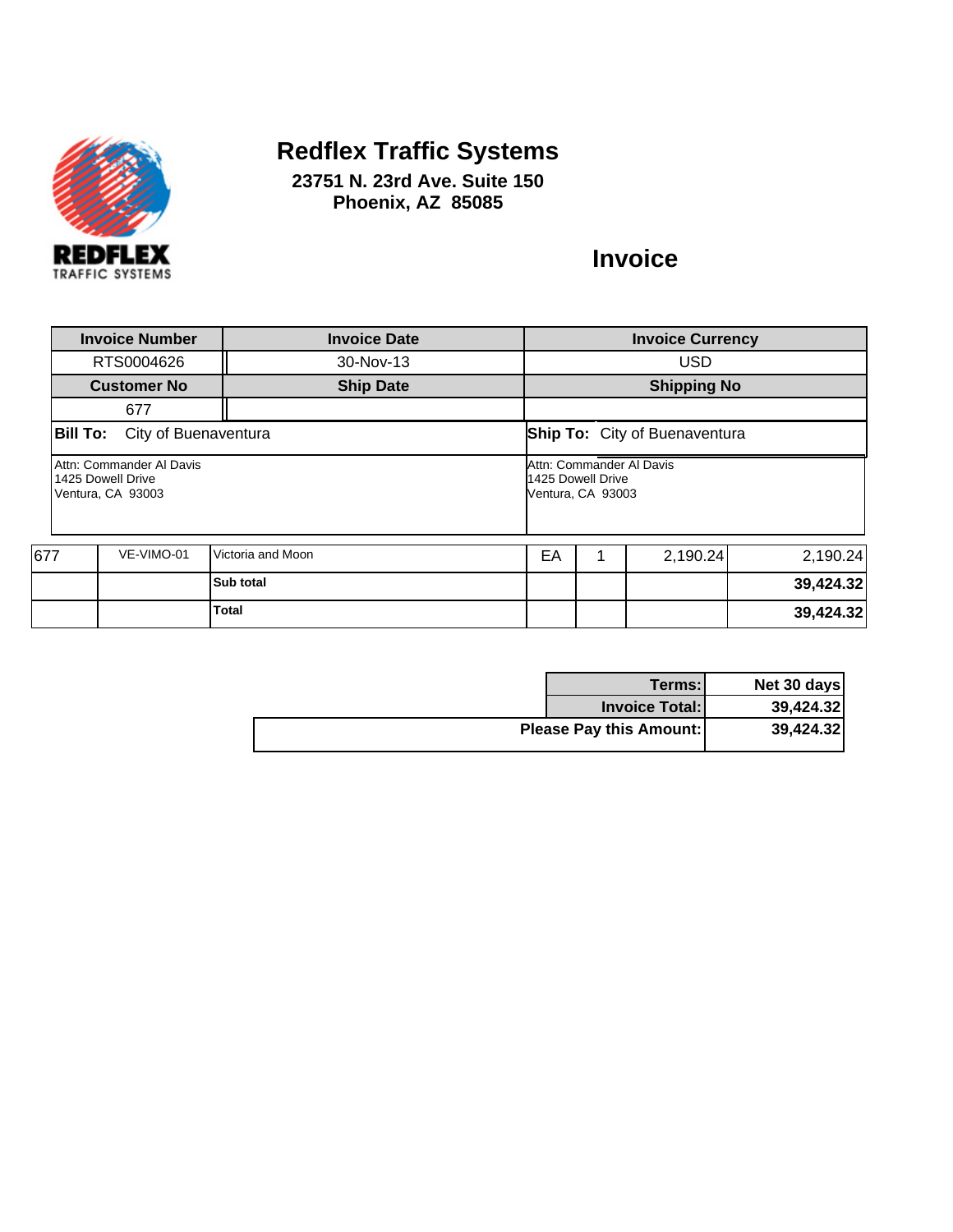

**23751 N. 23rd Ave. Suite 150 Phoenix, AZ 85085**

| <b>Invoice Number</b>                                              | <b>Invoice Date</b> | <b>Invoice Currency</b>                                                   |
|--------------------------------------------------------------------|---------------------|---------------------------------------------------------------------------|
| RTS0004873                                                         | 31-Dec-13           | <b>USD</b>                                                                |
| <b>Customer No</b>                                                 | <b>Ship Date</b>    | <b>Shipping No</b>                                                        |
| 677                                                                |                     |                                                                           |
| <b>Bill To:</b> City of Buenaventura                               |                     | <b>Ship To:</b> City of Buenaventura                                      |
| Attn: Commander Al Davis<br>1425 Dowell Drive<br>Ventura, CA 93003 |                     | Attn: Commander Al Davis<br><b>1425 Dowell Drive</b><br>Ventura, CA 93003 |

| Invoice | <b>Project ID</b> | <b>Description</b>              | Unit | Quan<br>tity | <b>Price</b> | <b>Total Net</b> |
|---------|-------------------|---------------------------------|------|--------------|--------------|------------------|
| 677     | VE-BRJO-01        | Johnson & Bristol               | EA   | 1            | 2,190.24     | 2,190.24         |
| 677     | VE-CATH-01        | California St and Thompson Blvd | EA   | 1            | 2,190.24     | 2,190.24         |
| 677     | VE-FOVI-01        | Foothill and Victoria           | EA   | 1            | 2,190.24     | 2,190.24         |
| 677     | VE-JONB-01        | Johnson and Northbank           | EA   | 1            | 2,190.24     | 2,190.24         |
| 677     | <b>VE-MA10-01</b> | Main and 101                    | EA   | 1            | 2,190.24     | 2,190.24         |
| 677     | VE-MALE-01        | Main and Lemon Grove            | EA   | 1            | 2,190.24     | 2,190.24         |
| 677     | VE-MAMI-01        | Main and Mills                  | EA   | 1            | 2,190.24     | 2,190.24         |
| 677     | VE-MIDE-01        | Mills and Dean                  | EA   | 1            | 2,190.24     | 2,190.24         |
| 677     | VE-MITG-01        | Mills and Telegraph             | EA   | 1            | 2,190.24     | 2,190.24         |
| 677     | VE-TGDA-01        | Telegraph and Day               | EA   | 1            | 2,190.24     | 2,190.24         |
| 677     | VE-THSE-01        | Thompson and Seaward            | EA   | 1            | 2,190.24     | 2,190.24         |
| 677     | VE-VIOP-01        | Victoria and Olivias Park       | EA   | 1            | 2,190.24     | 2,190.24         |
| 677     | VE-VIRA-01        | Victoria and Ralston            | EA   | 1            | 2,190.24     | 2,190.24         |
| 677     | VE-VITG-01        | Victoria and Telegraph          | EA   | 1            | 2,190.24     | 2,190.24         |
| 677     | VE-VITP-01        | Victoria and Telephone          | EA   | 1            | 2,190.24     | 2,190.24         |
| 677     | VE-VITP-03        | Victoria and Telephone          | EA   | 1            | 2,190.24     | 2,190.24         |
| 677     | VE-VIVA-01        | Victoria and Valentine          | EA   | 1            | 2,190.24     | 2,190.24         |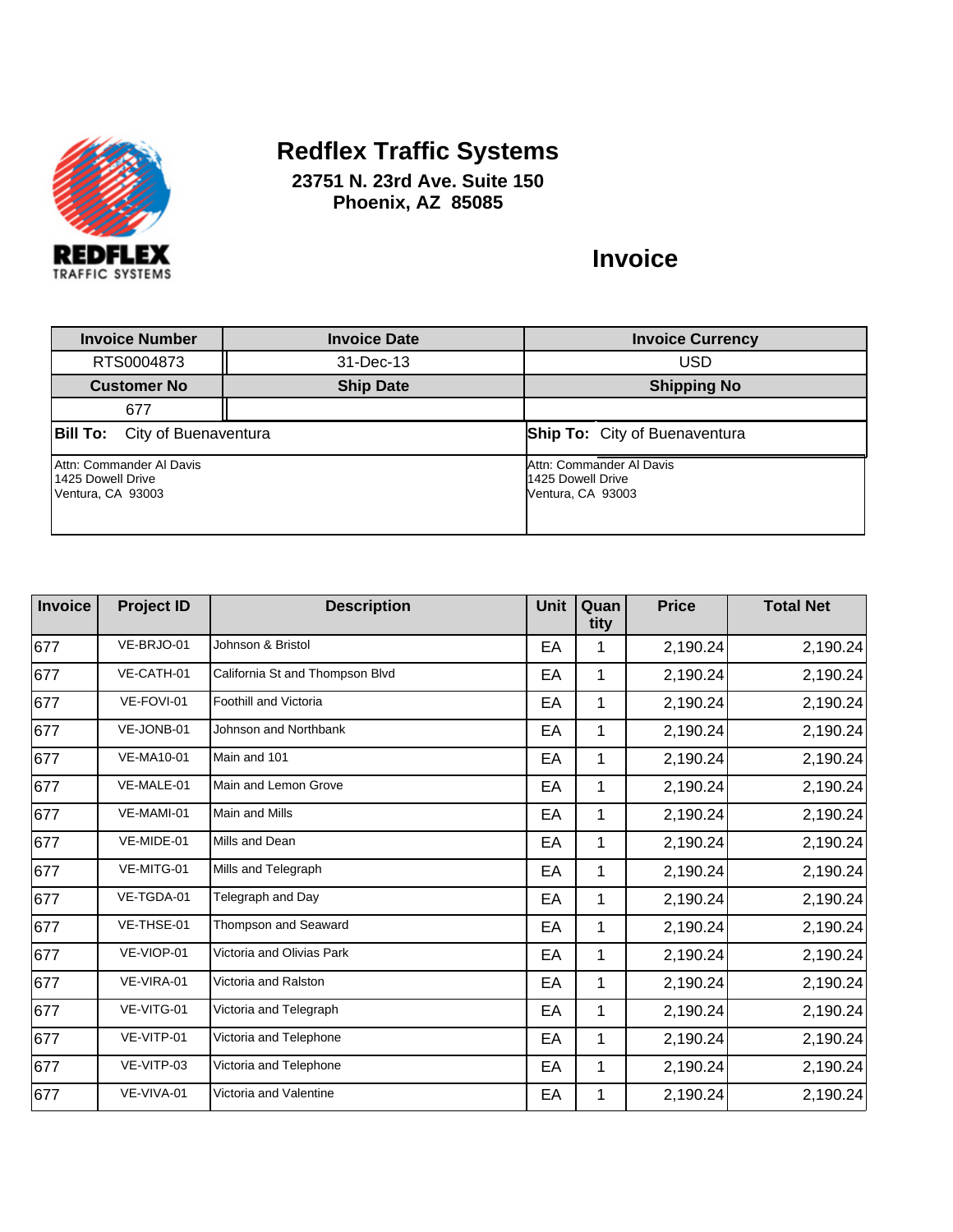

**23751 N. 23rd Ave. Suite 150 Phoenix, AZ 85085**

|     |                                                                    | <b>Invoice Number</b>                |                                               | <b>Invoice Date</b> | <b>Invoice Currency</b>  |   |                                      |           |  |
|-----|--------------------------------------------------------------------|--------------------------------------|-----------------------------------------------|---------------------|--------------------------|---|--------------------------------------|-----------|--|
|     |                                                                    | RTS0004873                           |                                               | 31-Dec-13           | <b>USD</b>               |   |                                      |           |  |
|     |                                                                    | <b>Customer No</b>                   |                                               | <b>Ship Date</b>    | <b>Shipping No</b>       |   |                                      |           |  |
|     |                                                                    | 677                                  |                                               |                     |                          |   |                                      |           |  |
|     |                                                                    | <b>Bill To:</b> City of Buenaventura |                                               |                     |                          |   | <b>Ship To:</b> City of Buenaventura |           |  |
|     | Attn: Commander Al Davis<br>1425 Dowell Drive<br>Ventura, CA 93003 |                                      | <b>1425 Dowell Drive</b><br>Ventura, CA 93003 |                     | Attn: Commander Al Davis |   |                                      |           |  |
| 677 |                                                                    | VE-VIMO-01                           | Victoria and Moon                             |                     | EA                       | 1 | 2,190.24                             | 2,190.24  |  |
|     |                                                                    |                                      | Sub total                                     |                     |                          |   |                                      | 39,424.32 |  |
|     |                                                                    |                                      | Total                                         |                     |                          |   |                                      | 39,424.32 |  |

| Terms:                         | Net 30 days |
|--------------------------------|-------------|
| <b>Invoice Total:</b>          | 39,424.32   |
| <b>Please Pay this Amount:</b> | 39,424.32   |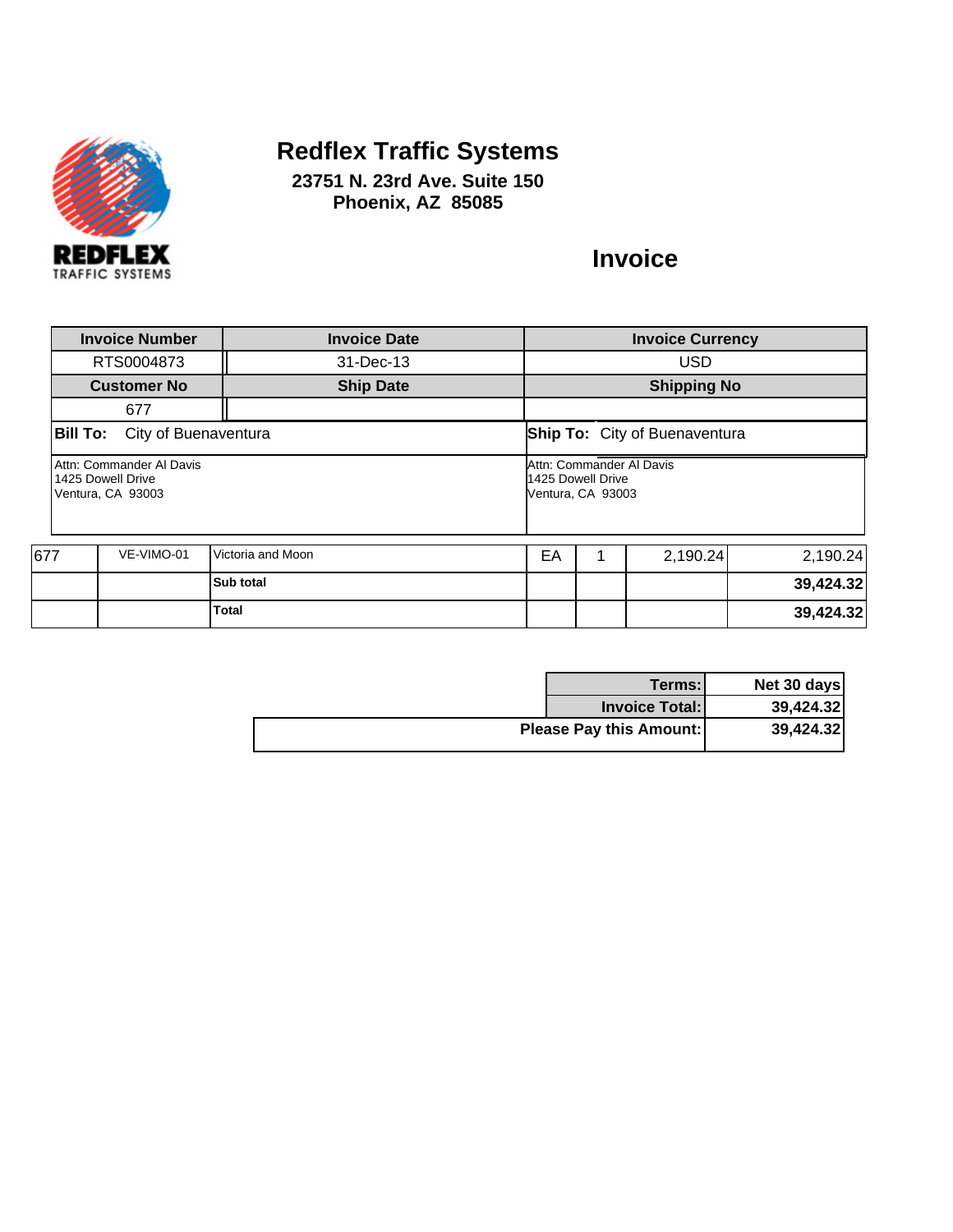| November-2013 |             |                         |
|---------------|-------------|-------------------------|
|               | \$47,271.36 | Total Redlight Revenue* |
|               | \$21,291.42 | City Share**            |
|               | \$25,979.94 | <b>Redflex Share</b>    |

\* Total Redlight Revenue Information per Ventura County Superior Court Records

\*\* Per Agreement A06-0080, on May 1st of each year, the City Share costs increases by 4% from \$20,472.52 to \$21,291.42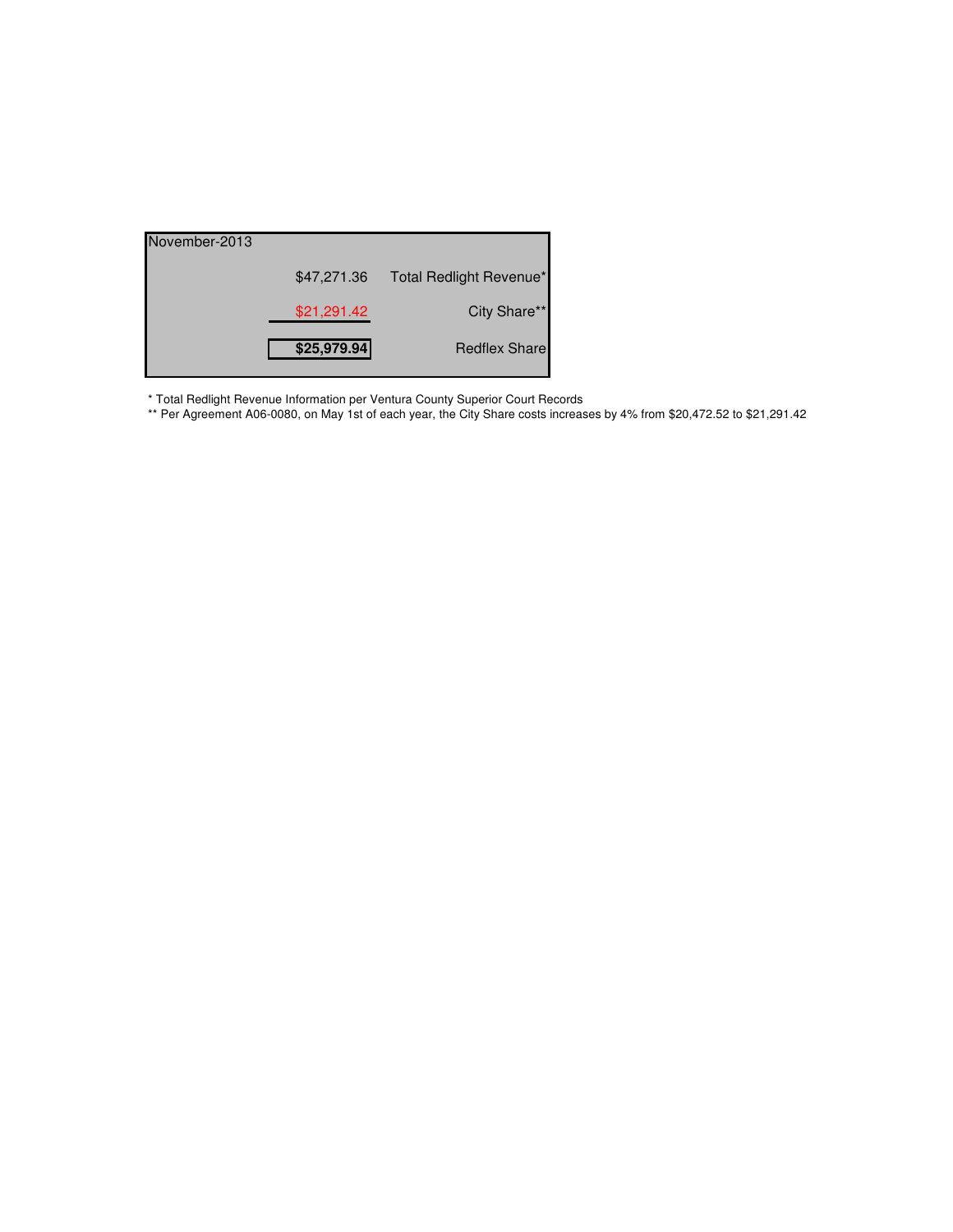| December-2013 |             |                         |
|---------------|-------------|-------------------------|
|               | \$52,132.20 | Total Redlight Revenue* |
|               | \$21,291.42 | City Share**            |
|               | \$30,840.78 | <b>Redflex Share</b>    |

\* Total Redlight Revenue Information per Ventura County Superior Court Records

\*\* Per Agreement A06-0080, on May 1st of each year, the City Share costs increases by 4% from \$20,472.52 to \$21,291.42